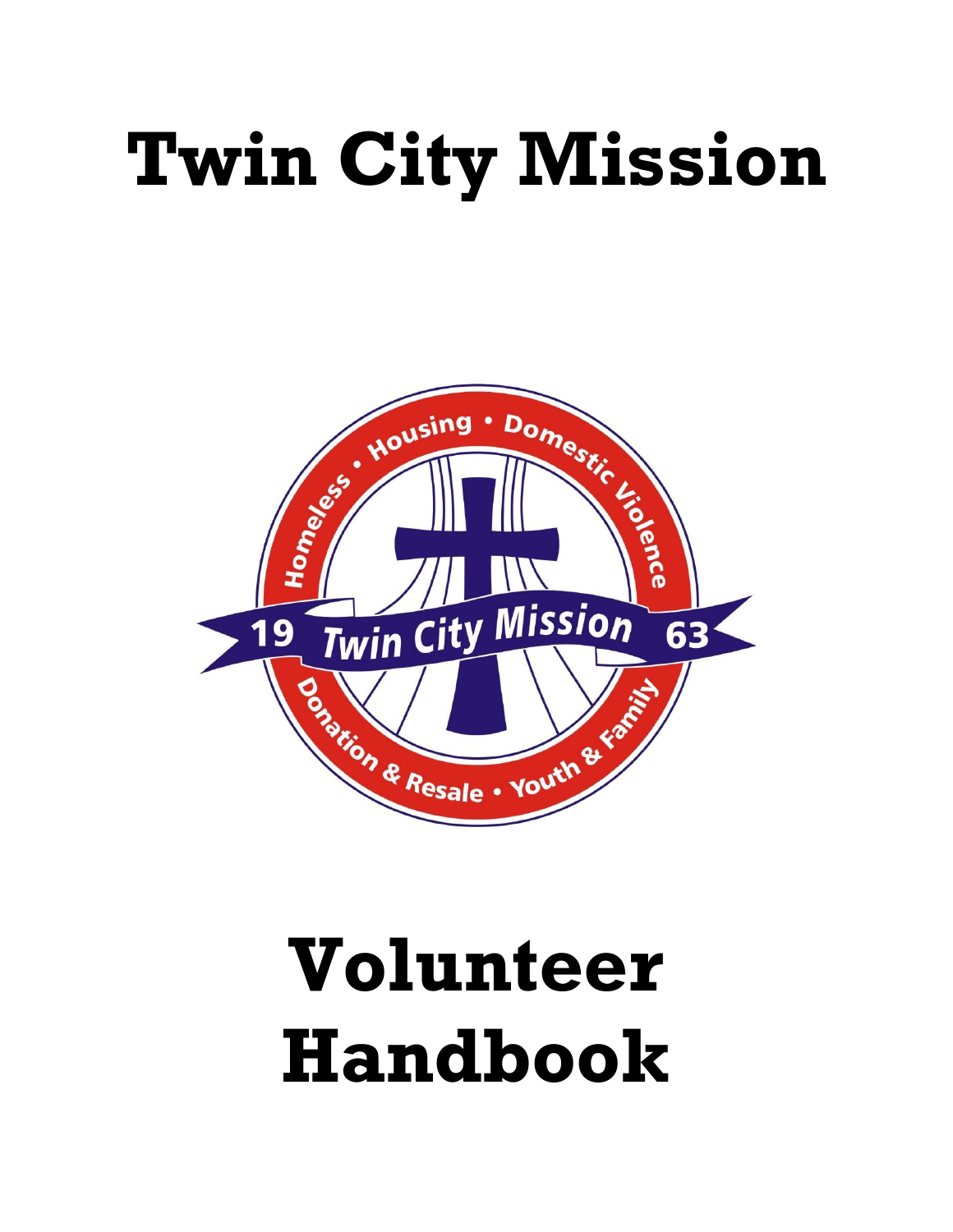

### **Vision Statement**

A world in which all individuals and families have opportunity for hope, acceptance, and stability, in a safe and caring environment.

## **Mission Statement**

Twin City Mission will accomplish its Vision through programs addressing: homelessness; violence and abuse; family conflict; youth in crisis; life skills deficiencies and poverty.

### **Values**

We are guided by our Core Values: Compassion, Respect, Integrity, Transparency, & Empowerment.

### **Our Services**

- **Homeless & Housing Services: Provides residential care, including case management, for** men, women, and families who are currently experiencing homelessness. Designed to provide the tools needed to move from homelessness to self-sufficiency.
- Domestic Violence Services: Phoebe's Home, a center for victims of domestic violence and their children.
- Youth and Family Services: The STAR Program provides counseling and skills training to kids and their families, as well as universal child abuse prevention and educational services.
- Donation and Resale Services: Operates with the purpose of generating income to assist in the operation of the programs of Twin City Mission.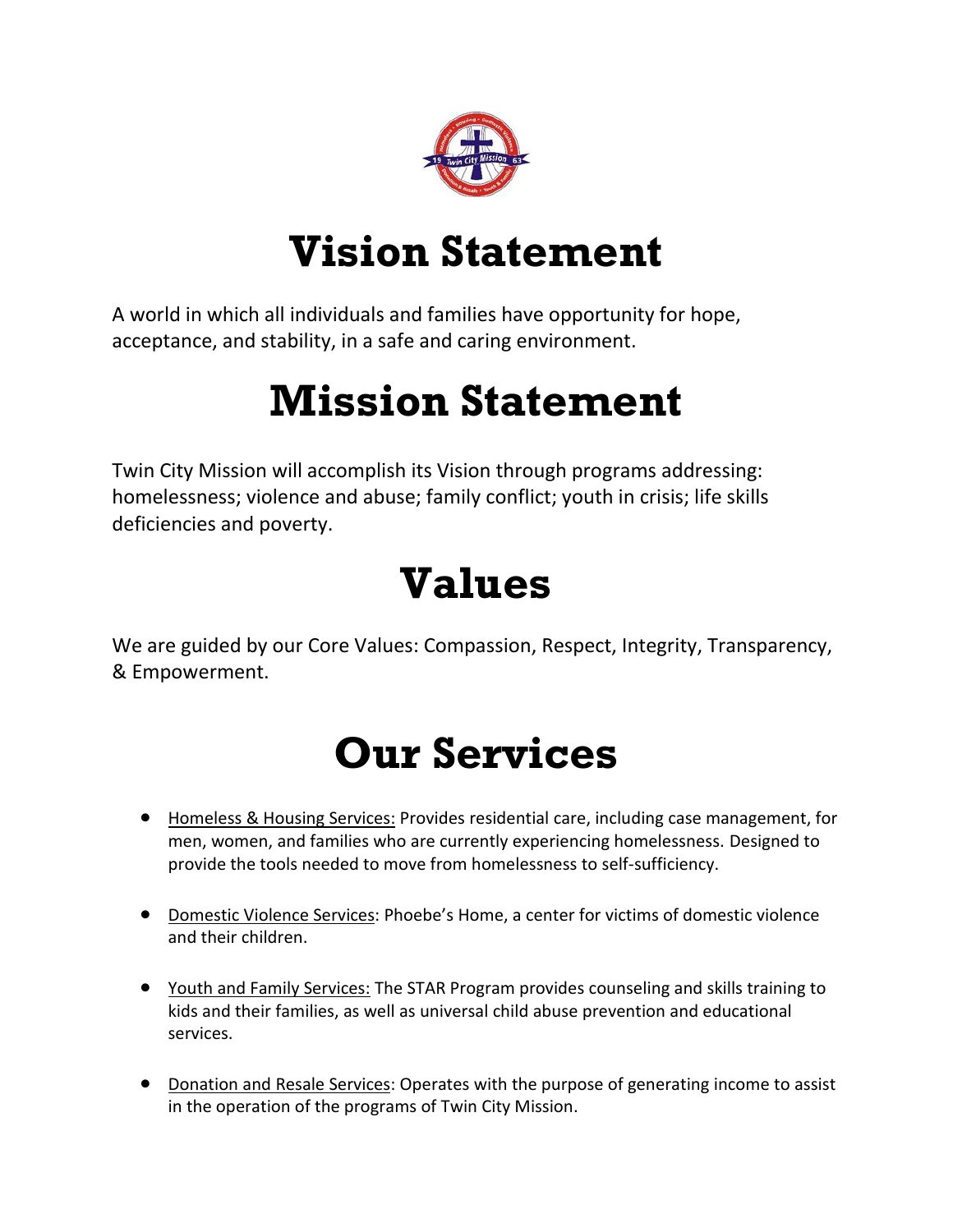### **Volunteer Policies and Procedures**

#### **Expectations of Volunteers**

Individuals who are selected to volunteer must:

- Provide the Volunteer Coordinator with all requested information so that a personnel folder may be maintained
- Abide by Twin City Mission Confidentiality Policy concerning client information
- Notify the Volunteer Coordinator in advance if you are unable to attend your shift
- Sign a Volunteer Sign-in sheet and enter the amount of hours worked, which will be rounded to the nearest half hour
- Be cooperative and respectful when dealing with clients, staff and other volunteers
- Notify the Volunteer Coordinator or another staff member immediately if you are a witness to any physical or verbal abuse while at our programs

#### **Confidentiality Policy**

Confidential and/or private information about clients is not to be shared or repeated to others outside the scope of services and must be protected. Information that becomes known during the course of services and the identity of any adult or child receiving shelter or other services will not be disclosed unless required by law to report abuse or neglect. Particularly in situations involving domestic violence, the safety and security of clients and their children are at stake.

Additionally, confidential or private information about a staff member, board or council member may not be shared outside the dictates of agency policy and laws regarding the release of information.

#### **Client Rights**

All clients of Twin City Mission have the following rights. Volunteers of Twin City Mission may not infringe upon these rights:

- To have their interests and independence recognized as our primary responsibility
- To have their civil and legal rights respected and protected
- To have their privacy and confidentiality respected, except when the information disclosed is subject to mandatory reporting as required by law and regulations
- To be responded to compassionately without opinion or judgement and to have their statement of events accepted as told
- To have services provided without attributing blame no matter what their conduct was at the time of the victimization or at another stage in their life
- To have a victim's advocate, when requested, act on behalf of their stated needs without regards to advocate's personal opinions and within the social and legal parameters of this organization
- To be provided with personalized treatment including regulars that are in their best interest or to refuse any service offered in this program
- Not to be exploited or abused in any way by staff, volunteers or board member of this organization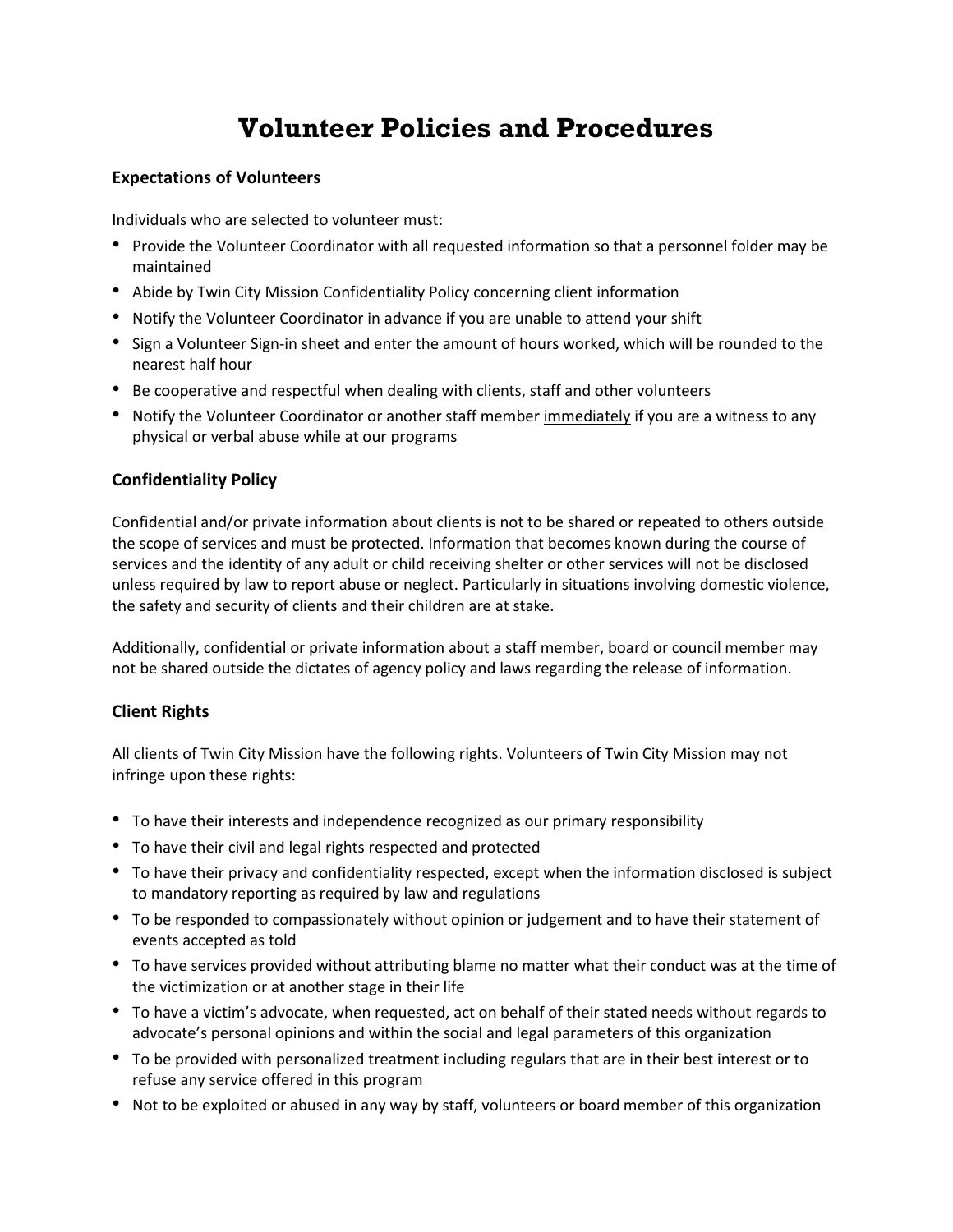#### **Dress Code**

Dress is casual. Please refrain from wearing short shorts or any other revealing clothing. You may wear jeans as long as they do not have any rips or tears. Also, you may wear a Twin City Mission T-shirt if you have received one.

#### **Emergency Procedures**

In the event of an emergency such as the following:

- Serious injury or medical emergency to a client or child
- Fire
- Natural disasters
- Abuser in the neighborhood or at Twin City Mission Services
- Intruder on property
- Bomb Threat
- Abandonment of child/children
- Client who is suicidal
- Client is drunk, on drugs being disruptive or abusive to other clients, staff volunteers, or children
- Obviously battered child
- Weapons/drugs/ alcohol on Twin City Mission property
- Problems with the shelter such as flooding, electrical failure, gas line break etc.
- Threatening phone calls
- Vandalism of Twin City Mission
- Theft from Twin City Mission

Alert the Volunteer Coordinator, or staff present, who will then follow TCM procedures.

#### **Mandatory Reporting Notice**

Twin City Mission is required by law to report to the proper authorities any act of child, elderly or handicap abuse. Those authorities contacted may include the Texas Department of Human Services, Child/Adult Protective services, or the police.